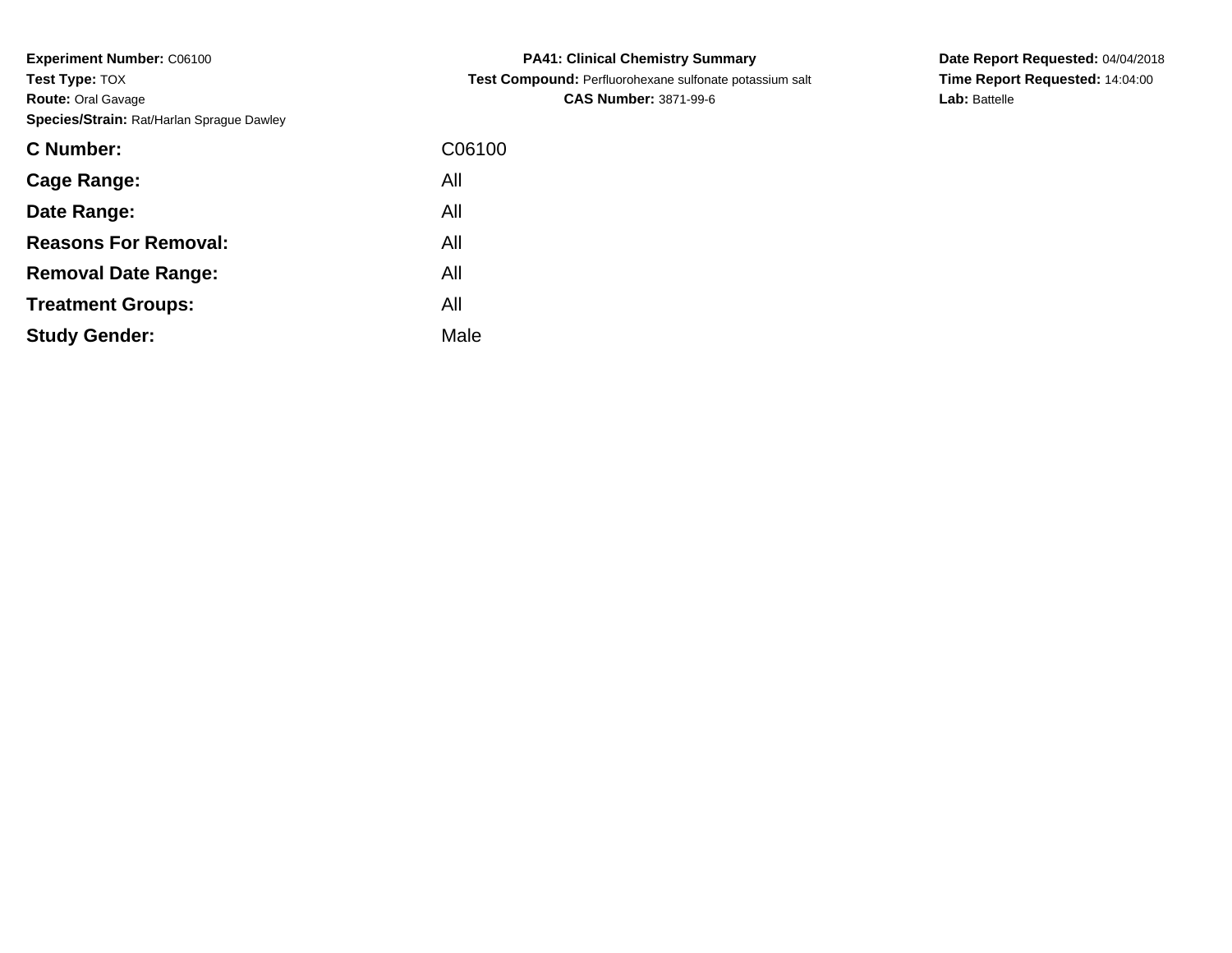## **PA41: Clinical Chemistry Summary Test Compound:** Perfluorohexane sulfonate potassium salt**CAS Number:** 3871-99-6

**Date Report Requested:** 04/04/2018**Time Report Requested:** 14:04:00Lab: Battelle

|                                                      | <b>Treatment Groups (mg/kg/day)</b> |                                    |                                      |                                   |                                    |                                    |  |
|------------------------------------------------------|-------------------------------------|------------------------------------|--------------------------------------|-----------------------------------|------------------------------------|------------------------------------|--|
|                                                      | <b>Phase Day</b>                    | 0                                  | 0.625                                | 1.25                              | 2.5                                | 5                                  |  |
| Urea Nitrogen (mg/dL)<br><b>Percent of Control</b>   | <b>SD 28</b>                        | 24.2<br>± 1.1<br>(10)              | 22.7<br>± 0.9<br>(10)<br>93.8        | ± 0.6<br>20.9<br>(10)<br>86.4     | 25.6<br>± 1.1<br>(10)<br>105.8     | $±$ 1.3<br>24.7<br>(10)<br>102.1   |  |
| Creatinine (mg/dL)<br><b>Percent of Control</b>      | SD 28                               | $0.72 \pm 0.01$ (10)               | 0.75<br>± 0.02<br>(10)<br>104.17     | ± 0.02<br>0.74<br>(10)<br>102.78  | ± 0.02<br>0.75<br>(10)<br>104.17   | $\pm$ 0.02 (10)<br>0.75<br>104.17  |  |
| Glucose (mg/dL)<br><b>Percent of Control</b>         | SD 28                               | 274.1<br>± 18.3<br>(10)            | $±$ 18.4<br>(10)<br>252.0<br>91.9    | 241.9<br>± 20.9<br>(10)<br>88.3   | 272.4<br>± 8.4<br>(10)<br>99.4     | 264.7<br>± 13.6<br>(10)<br>96.6    |  |
| Total Protein (g/dL)<br><b>Percent of Control</b>    | <b>SD 28</b>                        | 6.36 $\pm$ 0.06 (10)               | $\pm$ 0.04 (10)<br>6.23<br>97.96     | $6.33 \pm 0.07$<br>(10)<br>99.53  | $6.24 \pm 0.07$<br>(10)<br>98.11   | $\pm$ 0.07 (10)<br>6.37<br>100.16  |  |
| Globulin (g/dL)<br><b>Percent of Control</b>         | <b>SD 28</b>                        | $\pm$ 0.02 (10)**<br>2.19          | $\pm$ 0.03<br>2.19<br>(10)<br>100.00 | ± 0.07<br>2.26<br>(10)<br>103.20  | $2.13 \pm 0.04$ (10)<br>97.26      | $\pm$ 0.04 (10)<br>2.14<br>97.72   |  |
| A/G Ratio<br><b>Percent of Control</b>               | <b>SD 28</b>                        | $\pm$ 0.03 (10) **<br>1.91         | $1.85 \pm 0.03$ (10)<br>97.03        | ± 0.06<br>1.81<br>(10)<br>95.23   | $1.94 \pm 0.05$ (10)<br>101.68     | $1.98 \pm 0.04$ (10)<br>104.02     |  |
| Albumin (g/dL)<br>Percent of Control                 | SD 28                               | $\pm$ 0.05 (10) **<br>4.17         | $\pm$ 0.03 (10)<br>4.04<br>96.88     | ± 0.03<br>4.07<br>(10)<br>97.60   | 4.11 $\pm$ 0.06 (10)<br>98.56      | $\pm$ 0.05 (10)<br>4.23<br>101.44  |  |
| Total Bilirubin (mg/dL)<br><b>Percent of Control</b> | <b>SD 28</b>                        | $0.178 \pm 0.009$ (10) **          | $0.169 \pm 0.017(10)$<br>94.994      | $0.178 \pm 0.012(10)$<br>100.225  | $0.141 \pm 0.009$ (10) *<br>79.078 | $0.142 \pm 0.008(10)^*$<br>79.640  |  |
| Direct Bilirubin (mg/dL)<br>Percent of Control       | <b>SD 28</b>                        | $0.023 \pm 0.003(10)$              | $0.024 \pm 0.002(10)$<br>105.609     | $0.024 \pm 0.002(10)$<br>106.047  | $0.022 \pm 0.002$ (10)<br>97.283   | $0.020 \pm 0.001(10)$<br>89.395    |  |
| Indirect Bilirubin (mg/dL)<br>Percent of Control     | <b>SD 28</b>                        | $0.155 \pm 0.010(10)^*$            | $0.145 \pm 0.017(10)$<br>93.431      | $0.154 \pm 0.012(10)$<br>99.368   | $0.118 \pm 0.010(10)$<br>76.397    | $0.121 \pm 0.008(10)$<br>78.204    |  |
| Cholesterol (mg/dL)<br><b>Percent of Control</b>     | <b>SD 28</b>                        | $(10)$ **<br>109.4<br>4.4<br>$\pm$ | 101.2<br>$\pm$ 3.1<br>(10)<br>92.5   | ± 3.2<br>$(10)$ *<br>95.8<br>87.6 | $(10)$ **<br>92.1<br>± 2.7<br>84.2 | ± 5.4<br>$(10)$ **<br>86.9<br>79.4 |  |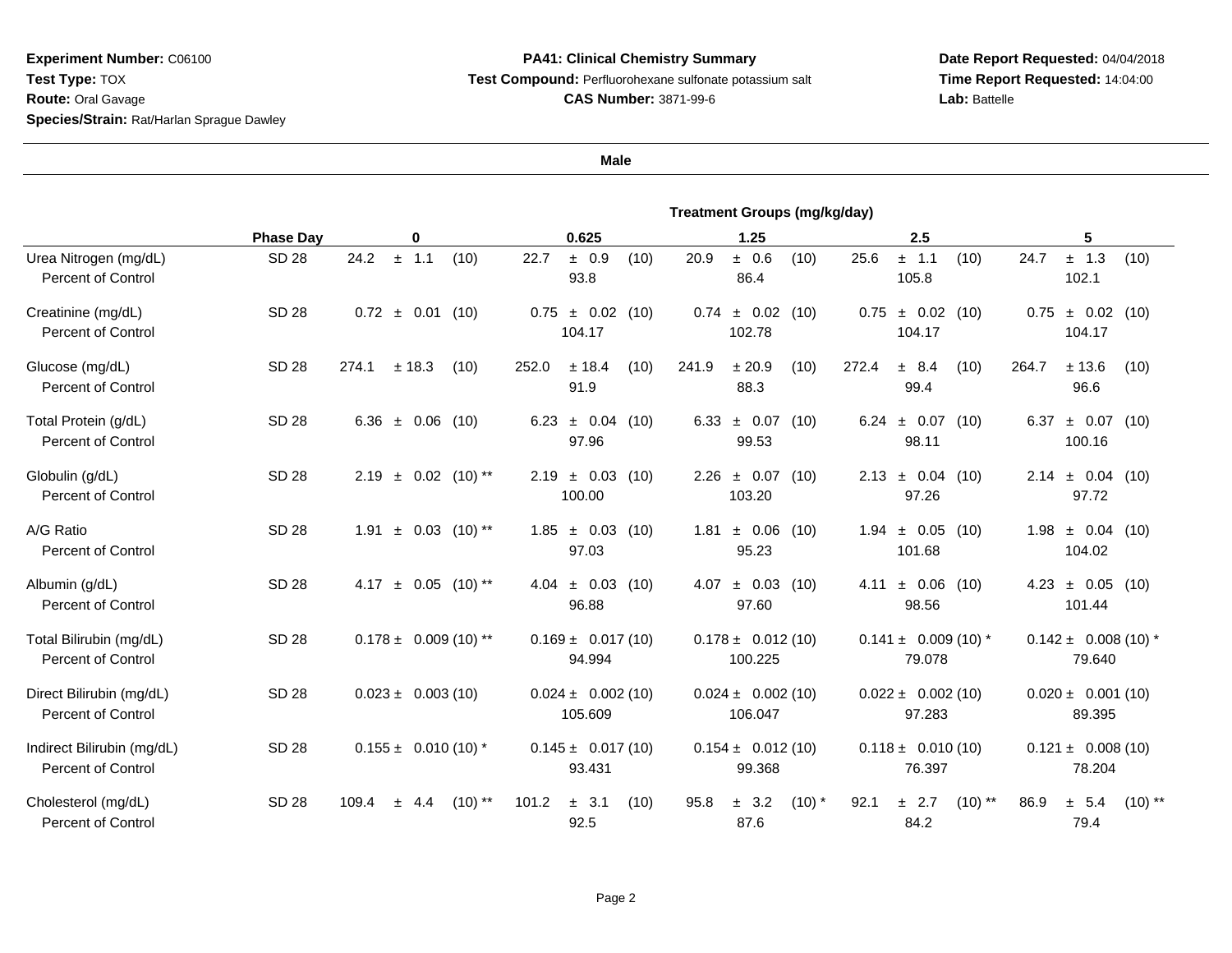## **PA41: Clinical Chemistry Summary Test Compound:** Perfluorohexane sulfonate potassium salt**CAS Number:** 3871-99-6

**Date Report Requested:** 04/04/2018**Time Report Requested:** 14:04:00**Lab:** Battelle

|                                                               | <b>Treatment Groups (mg/kg/day)</b> |       |                   |           |       |                       |      |       |                    |      |       |                        |          |       |                           |           |
|---------------------------------------------------------------|-------------------------------------|-------|-------------------|-----------|-------|-----------------------|------|-------|--------------------|------|-------|------------------------|----------|-------|---------------------------|-----------|
|                                                               | <b>Phase Day</b>                    |       | 0                 |           |       | 0.625                 |      |       | 1.25               |      |       | 2.5                    |          |       | 5                         |           |
| Triglyceride (mg/dL)<br>Percent of Control                    | <b>SD 28</b>                        | 138.1 | 6.3<br>$\pm$      | $(10)$ ** | 124.1 | ± 7.2<br>89.9         | (10) | 135.8 | ± 13.2<br>98.3     | (10) | 107.3 | ± 13.6<br>77.7         | $(10)$ * | 89.4  | ±7.8<br>64.7              | $(10)$ ** |
| Alanine Aminotransferase (IU/L)<br><b>Percent of Control</b>  | SD 28                               | 61.50 | 3.64(10)<br>$\pm$ |           | 54.20 | $±$ 1.79<br>88.13     | (10) | 54.70 | ± 2.83<br>88.94    | (10) | 55.50 | 1.92<br>$\pm$<br>90.24 | (10)     | 53.20 | 2.21<br>土<br>86.50        | (10)      |
| Alkaline Phosphatase (IU/L)<br><b>Percent of Control</b>      | SD 28                               | 211.2 | ± 10.5            | (10)      | 193.9 | ± 6.8<br>91.8         | (10) | 201.2 | ± 11.1<br>95.3     | (10) | 224.2 | ± 10.7<br>106.2        | (10)     | 215.5 | ± 9.7<br>102.0            | (10)      |
| Aspartate Aminotransferase (U/L)<br><b>Percent of Control</b> | SD 28                               | 65.30 | 3.44(10)<br>$\pm$ |           | 64.60 | $\pm$ 2.64<br>98.93   | (10) | 67.90 | ± 2.96<br>103.98   | (10) | 63.20 | 1.65<br>$\pm$<br>96.78 | (10)     | 66.60 | $\pm$ 2.32 (10)<br>101.99 |           |
| Creatine Kinase (IU/L)<br>Percent of Control                  | SD 28                               | 122.7 | $±$ 9.5           | (10)      | 111.2 | ± 4.9<br>90.6         | (10) | 108.5 | ± 5.2<br>88.4      | (10) | 104.0 | ± 8.0<br>84.8          | (10)     | 107.2 | ± 4.5<br>87.4             | (10)      |
| Sorbitol Dehydrogenase (IU/L)<br><b>Percent of Control</b>    | SD 28                               | 9.7   | 1.5<br>$\pm$      | $(10)^*$  | 9.8   | 0.6<br>$\pm$<br>101.0 | (10) | 10.1  | $\pm$ 0.7<br>104.1 | (10) | 9.8   | ± 0.8<br>101.0         | (10)     | 10.8  | $\pm$ 1.3<br>111.3        | (10)      |
| Bile salt/acids (umol/L)<br><b>Percent of Control</b>         | SD 28                               | 15.9  | 1.9<br>土          | (10)      | 19.4  | 2.4<br>$\pm$<br>122.0 | (10) | 12.8  | ± 2.4<br>80.5      | (10) | 16.4  | ± 2.0<br>103.1         | (10)     | 21.8  | ± 2.5<br>137.1            | (10)      |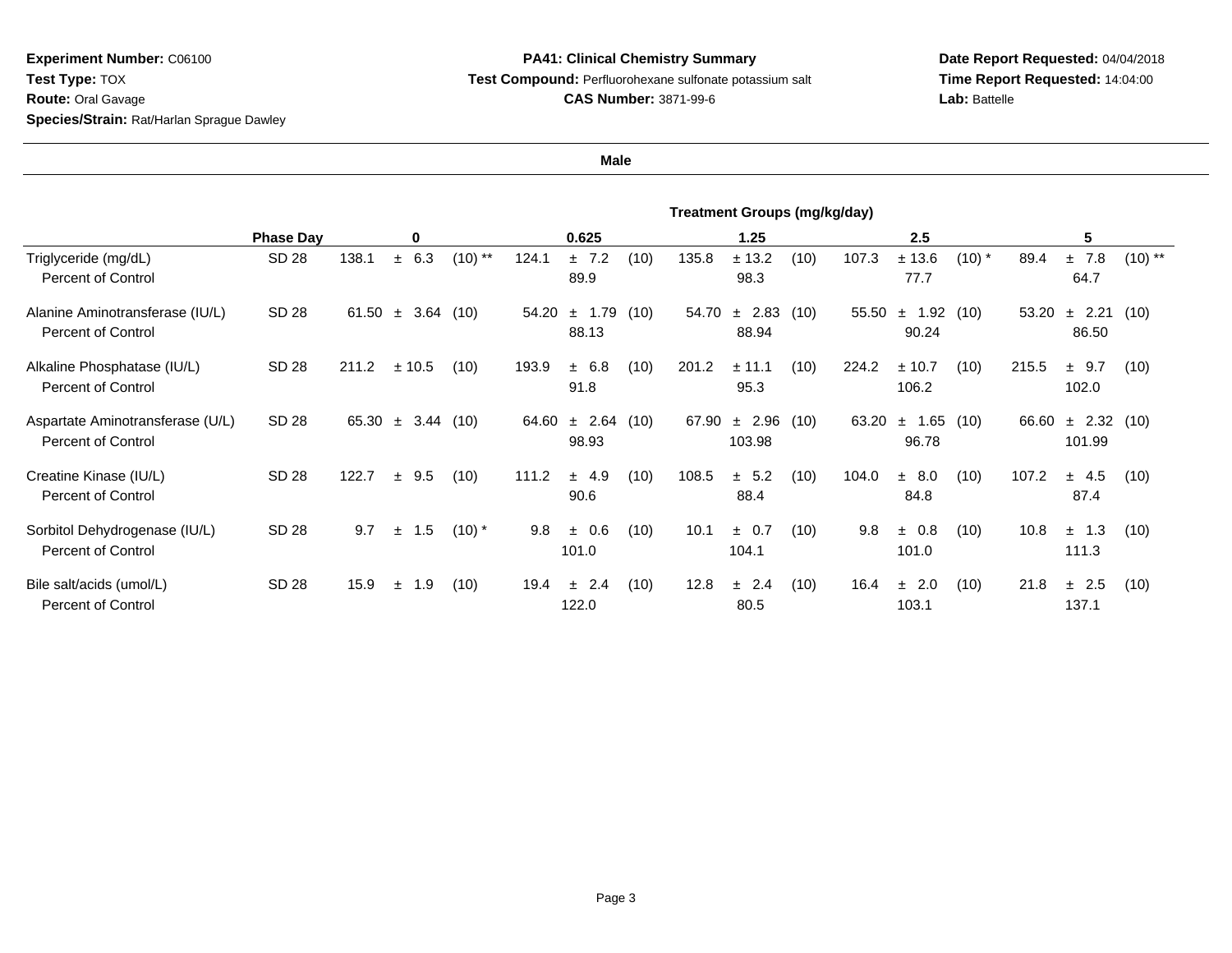**PA41: Clinical Chemistry Summary Test Compound:** Perfluorohexane sulfonate potassium salt**CAS Number:** 3871-99-6

**Date Report Requested:** 04/04/2018**Time Report Requested:** 14:04:00**Lab:** Battelle

|                                                    |                  | <b>Treatment Groups</b>               |  |  |  |
|----------------------------------------------------|------------------|---------------------------------------|--|--|--|
|                                                    | <b>Phase Day</b> | 10                                    |  |  |  |
| Urea Nitrogen (mg/dL)<br><b>Percent of Control</b> | <b>SD 28</b>     | 25.8<br>(10)<br>± 0.9<br>106.6        |  |  |  |
| Creatinine (mg/dL)<br>Percent of Control           | SD 28            | 0.73<br>(10)<br>± 0.02<br>101.39      |  |  |  |
| Glucose (mg/dL)<br><b>Percent of Control</b>       | <b>SD 28</b>     | 254.5<br>± 15.6<br>(10)<br>92.8       |  |  |  |
| Total Protein (g/dL)<br>Percent of Control         | SD 28            | 6.26<br>(10)<br>$±$ 0.12<br>98.43     |  |  |  |
| Globulin (g/dL)<br><b>Percent of Control</b>       | SD 28            | 1.89<br>± 0.06<br>$(10)$ **<br>86.30  |  |  |  |
| A/G Ratio<br>Percent of Control                    | SD 28            | 2.33<br>$(10)$ **<br>± 0.06<br>122.18 |  |  |  |
| Albumin (g/dL)<br>Percent of Control               | SD 28            | 4.37<br>± 0.06<br>(10)<br>104.80      |  |  |  |
| Total Bilirubin (mg/dL)<br>Percent of Control      | SD 28            | $0.156 \pm 0.017(10)^*$<br>87.908     |  |  |  |
| Direct Bilirubin (mg/dL)<br>Percent of Control     | <b>SD 28</b>     | $0.024 \pm 0.001(10)$<br>103.856      |  |  |  |
| Indirect Bilirubin (mg/dL)<br>Percent of Control   | SD 28            | $0.133 \pm 0.016(10)$<br>85.559       |  |  |  |
| Cholesterol (mg/dL)<br><b>Percent of Control</b>   | <b>SD 28</b>     | 72.9<br>± 3.1<br>$(10)$ **<br>66.6    |  |  |  |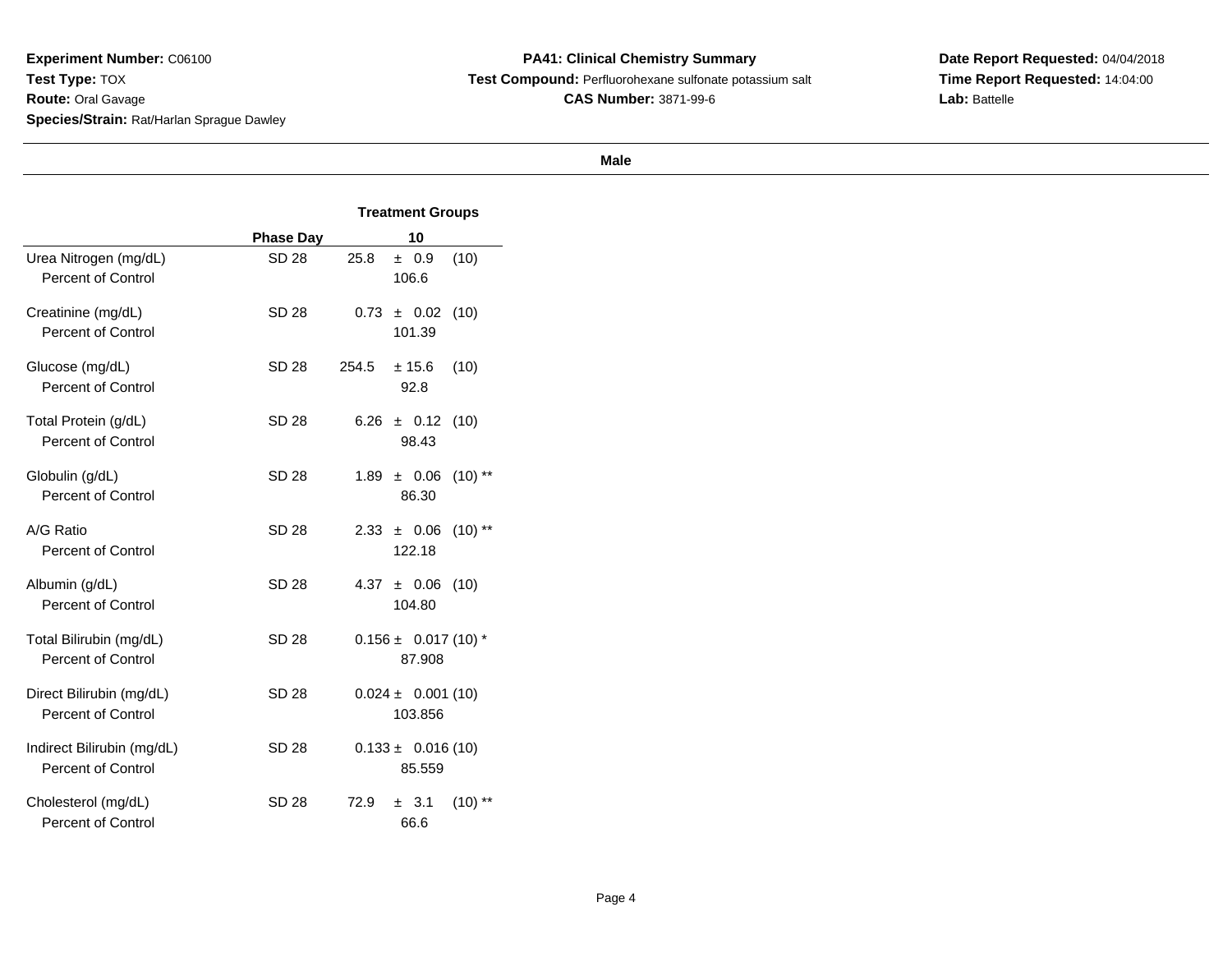**PA41: Clinical Chemistry Summary Test Compound:** Perfluorohexane sulfonate potassium salt**CAS Number:** 3871-99-6

**Date Report Requested:** 04/04/2018**Time Report Requested:** 14:04:00**Lab:** Battelle

|                                                               |                  | <b>Treatment Groups</b> |                    |           |  |
|---------------------------------------------------------------|------------------|-------------------------|--------------------|-----------|--|
|                                                               | <b>Phase Day</b> |                         |                    |           |  |
| Triglyceride (mg/dL)<br><b>Percent of Control</b>             | SD 28            | 86.9                    | ± 10.9<br>62.9     | $(10)$ ** |  |
| Alanine Aminotransferase (IU/L)<br><b>Percent of Control</b>  | SD 28            | 62.60                   | ± 3.10<br>101.79   | (10)      |  |
| Alkaline Phosphatase (IU/L)<br><b>Percent of Control</b>      | SD 28            | 212.7                   | ± 8.1<br>100.7     | (10)      |  |
| Aspartate Aminotransferase (U/L)<br><b>Percent of Control</b> | SD 28            | 68.50                   | ± 3.67<br>104.90   | (10)      |  |
| Creatine Kinase (IU/L)<br>Percent of Control                  | SD 28            | 112.5                   | ±7.3<br>91.7       | (10)      |  |
| Sorbitol Dehydrogenase (IU/L)<br><b>Percent of Control</b>    | SD 28            | 12.9                    | $\pm$ 1.3<br>133.0 | (10)      |  |
| Bile salt/acids (umol/L)<br><b>Percent of Control</b>         | SD 28            | 21.8                    | ± 2.9<br>137.1     | (10)      |  |